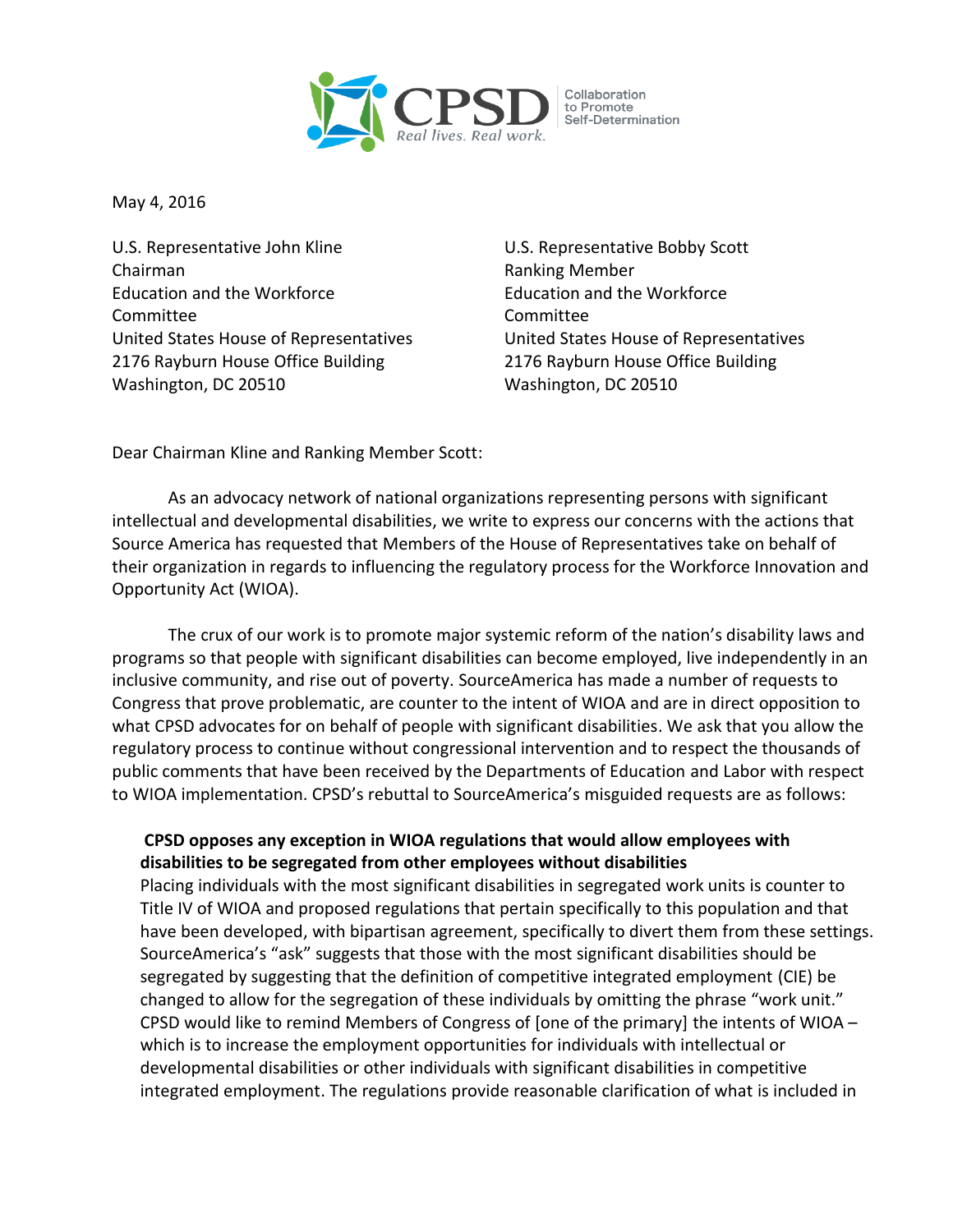

Collaboration to Promote<br>Self-Determination

the WIOA and assures that work placements are not in violation of Olmstead by assuring that employees are placed in the "most integrated setting." In the case of WIOA, an *integrated setting* means that employment:

*(ii) Is at a location—*

*(A) Typically found in the community; and* 

*(B) Where the employee with a disability interacts for the purpose of performing the duties of the position with other employees within the particular work unit and the entire work site, and, as appropriate to the work performed, other persons (e.g., customers and vendors), who are not individuals with disabilities (not including supervisory personnel or individuals who are providing services to such employee) to the same extent that employees who are not individuals with disabilities and who are in comparable positions interact with these persons; and (iii) Presents, as appropriate, opportunities for advancement that are similar to those for other employees who are not individuals with disabilities and who have similar positions. (Authority: Sections 7(5) and 12(c) of the Rehabilitation Act of 1973, as amended; 29 U.S.C. 705(5) and 709(c))* 

Under the law, there is no sub-definition of work unit; it is simply a referral to the fact that integration *must occur within the work unit as well as the workplace as a whole.* The segregation of individuals with disabilities has been shown to be detrimental to individuals with disabilities – it denies an adult with a disability the opportunity to make meaningful job choices. Almost all of the options within a sheltered workshop are unskilled, low-wage jobs with few, if any, benefits. The limited array of employment choices directly impacts an individual's capacity to live a full, rich life as an active, tax-paying member of the community. When discussing the concept of choice as it applies to people with disabilities, the central conclusion should be that all people, even those with the most significant disabilities, have the right to enjoy the same choices and options as other people in society.

## **CPSD asserts that referrals to the AbilityOne Program and State Use Programs must not be considered as acceptable employment outcomes, as they do not represent competitive integrated employment.**

The point of prohibiting Vocational Rehabilitation agencies from counting referrals to sheltered workshops as successful closures is to limit the use of these models, as they segregate the individuals that are served from the rest of the working population, limiting their exposure to the rest of society and their ability to develop skills that would enable them to obtain real jobs in typical job settings. Furthermore, individuals with the most significant disabilities are rarely employed on these contracts and are overwhelmingly placed in day habilitation programs. CPSD does not support any proposal that would expand of change the definition of "most significant disability." Specifically, the law nor proposed regulation makes no direct reference to Ability One and therefore, the request for the exception --that other disability service providers would not receive – is inappropriate. Therefore, We ask Congress to uphold the intent of WIOA Title IV as agreed to in the legislation.